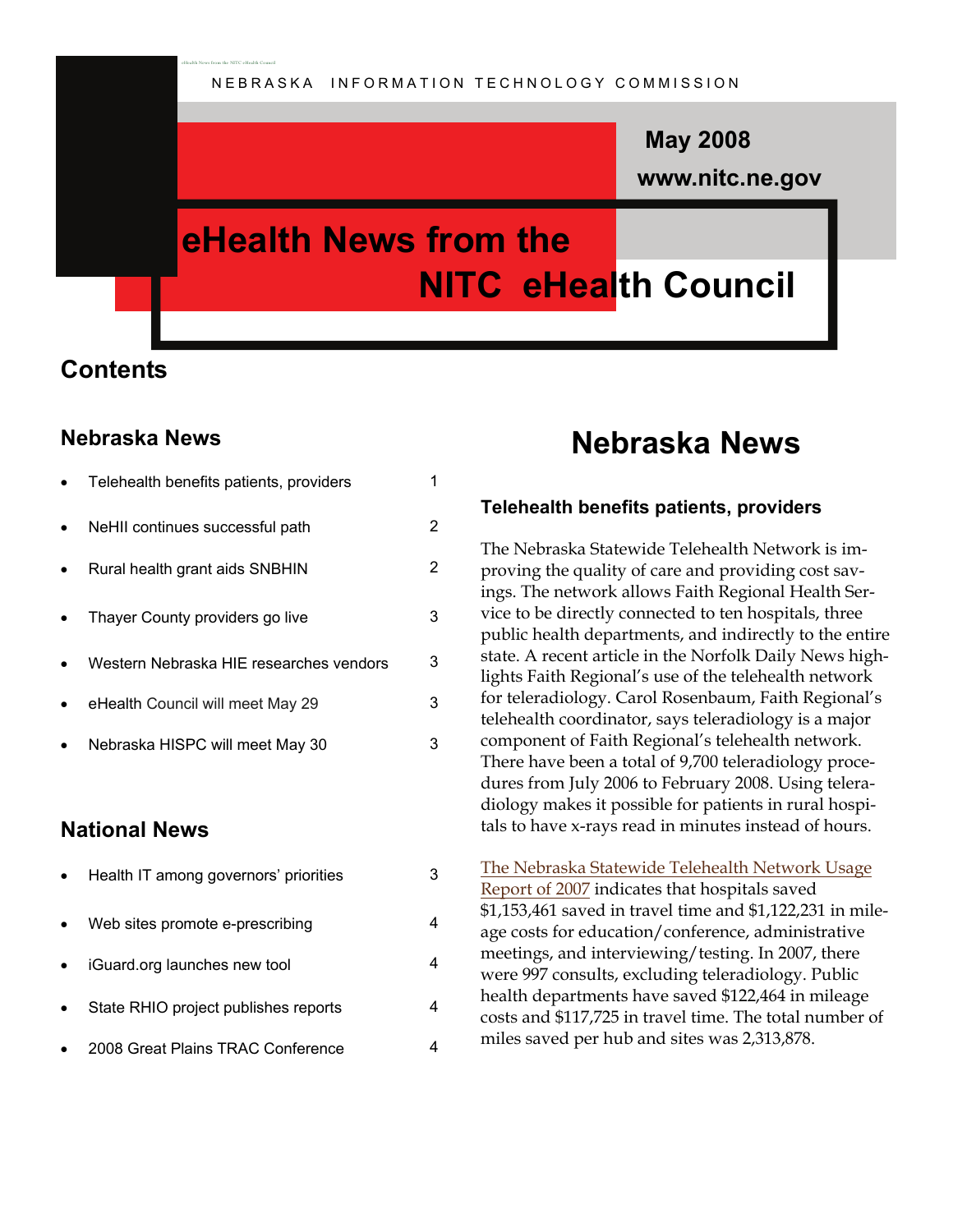## **eHealth News**

#### **NeHII continues successful path**

On March 28th, the interim board of directors of NeHII took a major step in corporate governance, approving the Articles of Incorporation and Bylaws and forming NeHII, Inc. This major step included the election of the corporation's first permanent Board of Directors, who will lead the efforts of the collaborative toward its primary goal of improving the level of health care by implementing one of the first statewide Health Information Exchanges (HIE) of its kind. The next step in the process is the application for  $501(c)(3)$  status, granting the Nebraska corporation non-profit status.

Newly elected officers include: **President:** Harris Frankel, MD **Vice President:** Ken Lawonn **Secretary:** George Sullivan **Treasurer:** Steve Martin **Elected Directors:** Delane Wycoff, MD, Steve Martin,

Ken Lawonn, Michael Westcott, MD, George Sullivan, and Lisa Bewley (three additional directors are yet to be elected)

**Appointed Directors:** Lt. Gov. Rick Sheehy, Kevin Conway (Professional Organizations Rep.), Deb Bass (Interim Executive Director), and Sandy Johnson (Consumer Representative)

Further headway has also been made toward the pilot with the completion of the Pilot Implementation and Management Plan. The essential purpose of the pilot will be to evaluate the HIE's connectivity, functionality, and usability, and also to identify benefits for each user group. Pilot participant commitment has been secured from various health care providers, including Alegent Health System, The Nebraska Medical Center, and Methodist Health System.

Additional ongoing activities include vendor negotiation, Business Plan updates, financial support discussions, and corporate involvement. Finally, NeHII looks to conduct discussions with other Nebraska RHIOs to further its efforts in becoming the statewide "Umbrella" HIE. All these activities will ensure Nebraska is at the forefront of developing a state-wide HIE.

#### **Rural grant aids SNBHIN**

Blue Valley Behavioral Health Center, a private nonprofit corporation that serves fifteen counties in Southeast and East Central Nebraska and a member of the Southeast Nebraska Behavioral Health Information Network (SNBHIN), received a Rural Health Network Development Grant from the U.S. Department of Health and Human Services' Health Resources and Services Administration. Through the grant, Blue Valley Behavioral Health will receive \$180,000 a year for three years.

The grant will provide partial funding for a network director as well as funding for technology that will facilitate Behavioral Health Information Exchange. The technology funding will provide for development of system architecture design, equipment and implementation. Region V Systems and other urban partners are contributing toward the funding of a network director. Partners in the project include Heartland Health Alliance, Blue Valley Behavioral Health Center, Region V Systems, BryanLGH Medical Center, Lancaster County Community Mental Health Center, Saint Monica's Home, the Southeast Rural Physicians Alliance, Lancaster County Medical Society and Health Partners Initiative. Fifteen organizations providing behavioral health care in Southeast Nebraska have been identified as potential participants in SNBHIN.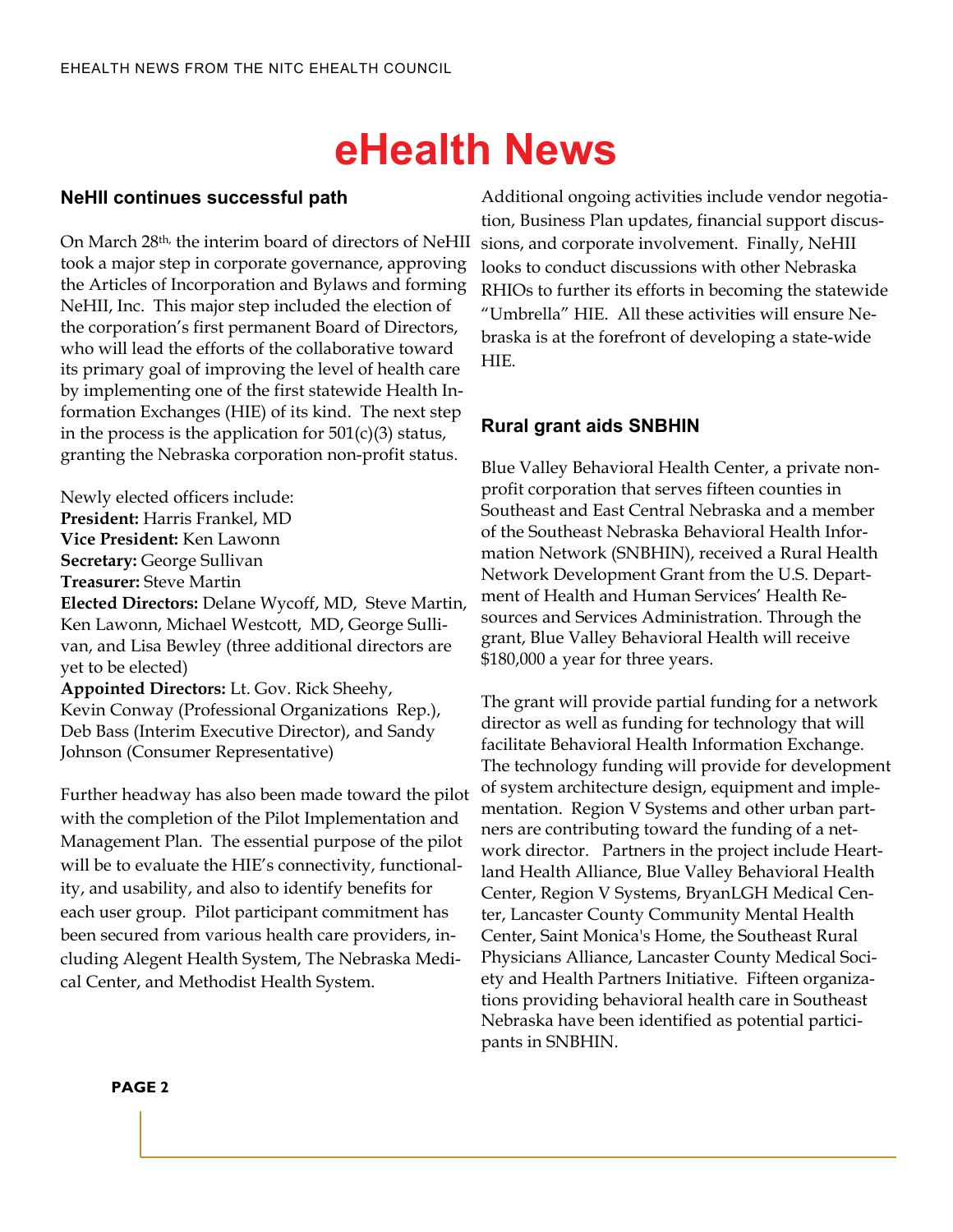## **eHealth News**

#### **Thayer County providers go live**

Health care providers in Thayer County and surrounding communities in Nebraska and Kansas went live with an interoperable health information network in April. The Southeast Nebraska Health Information Network (SENHIE) connects Thayer County Health Services in Hebron, five rural health clinics, a home health agency, a nursing home and an assisted living facility, several EMS units, a hospital-owned retail pharmacy and an independent retail pharmacy, and St. Elizabeth Regional Health System in Lincoln. The project is funded with a \$1.6 million Critical Access Hospital, Health Information Technology (HIT) grant. The Office of Rural Health in the Nebraska Department of Health and Human Services (DHHS) applied for the grant and is responsible for completion of the work under it.

#### **Western Nebraska HIE researches vendors**

The Western Nebraska Health Information Exchange (WNHIE) continues to make progress. The project is investigating the following components of the health information exchange:

- Master Patient Index
- Record Locator Service
- Possibly an Electronic Medical Record for those clinics that don't currently have one
- Revenue Cycle Management product

An RFP has been issued and vendor demonstrations have been held. It is possible that more than one vendor will be selected to perform the functions. Selections are expected to begin within the next several months. A final draft of the user's agreement has been developed.

#### **eHealth Council will meet May 29**

The eHealth Council will meet on Thursday, May 29 from 1:30 to 4:30 PM at the University of Nebraska Technology Park, 4701 Innovation Drive. The agenda will be posted at the NITC Web site ([www.nitc.ne.gov](http://www.nitc.ne.gov/)).

#### **Nebraska HISPC will meet May 30**

The Nebraska Health Information Security and Privacy Committee will meet **Friday,** May 30, 2008, with the full Workgroup meeting from 10:00-11:00 AM and the Education and Legal Committees meeting from 11:00 AM-12:00 PM. The location is in Conference Rooms LL-D and LL-F, Lower Level of the State Office Building, Lincoln, NE. The phone bridge number is (402) 472-6296.

### **National News**

#### **Health IT among governors' priorities**

INPUT recently released a new report that analyzed governors' technology priorities. Health IT was included in 27% of the state of the state speeches in 2008, up from 14% in 2007. In state of the state speeches for 2008, 42 governors proposed 1,045 initiatives. Consolidation and transparency are also important issues for state governments. Through transparency Web sites, governors want to gain citizen trust by allowing citizens to see how government dollars are spent. Two governors pushed for technology consolidation, and several others are requesting funding for enterprise technology consolidation. Through transparency and consolidation there are potential benefits for health IT, which include efficiency and patient quality and safety.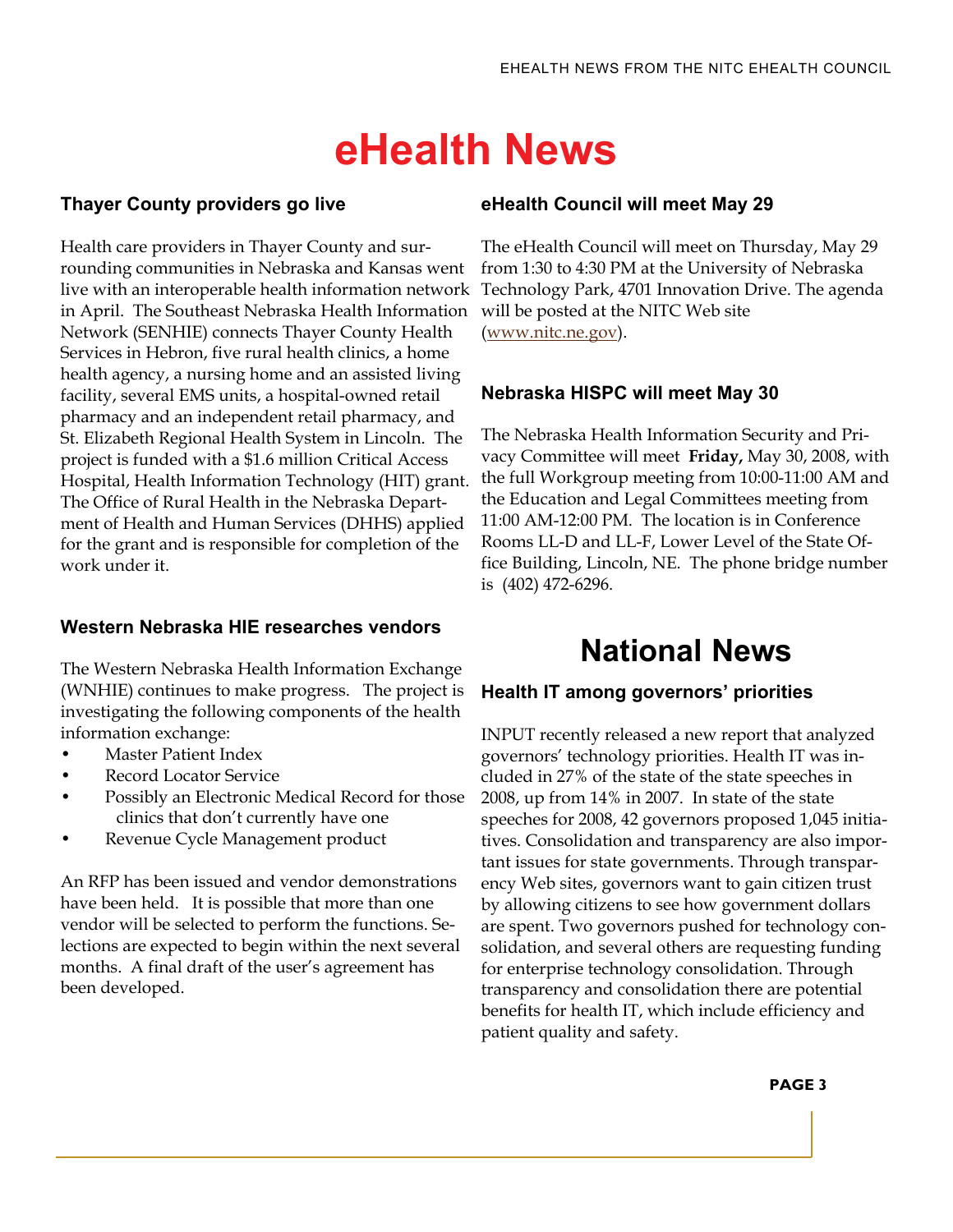# **eHealth News**

The report is available at [http://SoS08.input.com](http://sos08.input.com/).

#### **Web sites promoting e-prescribing**

Pharmacies connected to the Pharmacy Health Information Exchange operated by SureScripts are sponsoring a campaign to raise consumer awareness of eprescribing. A new Web site ([www.learnabouteprescriptions.com\)](http://www.learnabouteprescriptions.com/) explains eprescribing and its benefits. Consumers can search by zip code to find physicians who e-prescribe and pharmacists that accept e-prescribing. Video clips of pharmacists, physicians, nurses and medical staff, and consumers discussing the benefits of e-prescribing are available from the Web site.

Physicians can learn more about e-prescribing at **[www.GetRxConnected.com](http://www.getrxconnected.com/).** Created under the auspices of The Center for Improving Medication Management, GetRxConnected.com contains information and guidance for an estimated 150,000 prescribers located throughout the U.S. that are currently using electronic medical record (EMR) and other clinical software to fax prescriptions to pharmacies. Through GetRxConnected.com, physicians and their staffs can find out if their existing software is compliant with the new Medicare regulations and can receive a free, personalized report to help them request an electronic connection to pharmacies through their vendor.

#### **iGuard.org launches new tool**

iGuard.org, a free, patient-driven online healthcare community, offers prescription drug safety information and live updates on how medications are working by posting real-time reports of side effects experienced by members. The site summarizes the likelihood of adverse events in to a single rating. Subscribers can enter personalized health and medication history and can be alerted of serious drug interactions. Subscribers can also print out a medication list to share with health care providers.

#### **State RHIO project publishes reports**

The State RHIO Consensus Project released two reports on the development of state level health information exchange initiatives:

- [Final Report Part I: State Level Health Infor](http://www.staterhio.org/documents/SLHIE_Final_Report_Part_I_000.pdf)[mation Exchange: Roles in Ensuring Govern](http://www.staterhio.org/documents/SLHIE_Final_Report_Part_I_000.pdf)[ance and Advancing Interoperability](http://www.staterhio.org/documents/SLHIE_Final_Report_Part_I_000.pdf) *(March [2008\)](http://www.staterhio.org/documents/SLHIE_Final_Report_Part_I_000.pdf)*
- [Final Report Part II: State Level Health Infor](http://www.staterhio.org/documents/SLHIE_Final_Report_Part_II_000.pdf)[mation Exchange: Coordinating Policies that](http://www.staterhio.org/documents/SLHIE_Final_Report_Part_II_000.pdf)  [Impact the Access, Use, and Control of Health](http://www.staterhio.org/documents/SLHIE_Final_Report_Part_II_000.pdf)  Information *[\(March 2008\)](http://www.staterhio.org/documents/SLHIE_Final_Report_Part_II_000.pdf)*

To view reports, executive summaries, and appendix visit the State RHIO Consensus Project at: [www.staterhio.org](http://www.staterhio.org/).

#### **2008 Great Plains TRAC Conference**

Sioux Falls, SD will have a TRAC (Telehealth Resource and Assistance Center) Conference on June 2nd and 3rd. This conference is specifically design for individuals directly involved in telehealth or telemedicine activities or planning.

Registration information is available at:

[http://www.avera.org/avera/gptrac/](http://www.avera.org/avera/gptrac/gptracconference/2008/gptc2008.aspx) [gptracconference/2008/gptc2008.aspx.](http://www.avera.org/avera/gptrac/gptracconference/2008/gptc2008.aspx)